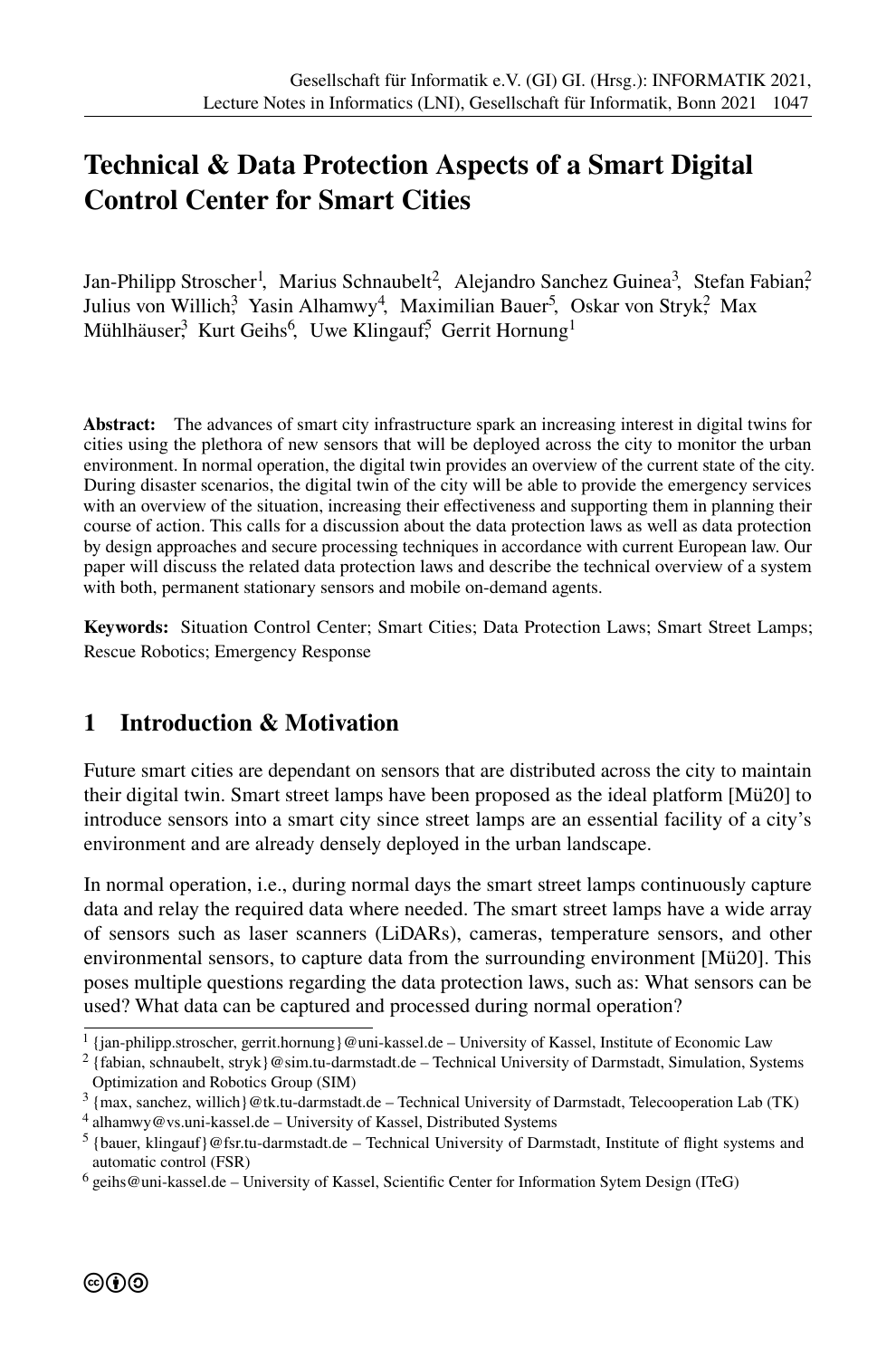During a state of emergency, be it natural or man-made disasters, getting an overview of the current situation is of paramount importance for the emergency services, helping them plan their course of action [NKP15]. A Smart Control Center (SCC) acts as a hub for the information during an emergency, combining, processing, and visualizing the sensor information provided by all the agents. The SCC should encompass the following characteristics: human-centered, comprehensive, proactive, coordinated, and self-healing as defned by the vision presented in [ZLB10].

Let us assume that due to a natural or man-made disaster (be it an earthquake, gas explosion, fre, etc.) a shopping mall has collapsed. Some people will be trapped and others will be feeing the area. The smart street lamps will be able to gather information from the surrounding area which will provide an overview of the current situation from their perspective area, which in turn can help save many lives. However, the smart street lamps are stationary and, therefore, will have blind spots that require exploration to get a near-complete overview.

Mobile search and rescue robots are able to reach and explore these blind spots and provide a more detailed and maneuverable overview of the situation [CM03; Su19]. Unmanned ground vehicles (UGVs) and unmanned aerial vehicles (UAVs) can assist the human operators with performing complex tasks from a safe distance. Additionally, UAVs can provide a bird's eye view of the scene, e.g., as a rough situation overview or locally, to aid the UGVs in their manipulation tasks. This leads to further questions regarding the data protection laws. The type of data (anonymous data, personal data, and/or special categories of personal data) has a signifcant impact on the legal requirements and thus on the concrete design of the systems used. In addition to the basic applicability of the General Data Protection Regulation (GDPR), it is also a matter of fulflling the other obligations under data protection law. Data protection should already be comprehensively considered during the technical development of the systems.

In addition to the question of what can be permissible under data protection law, data protection-friendly technology design should also be used in order to comply with the right to informational self-determination on which data protection is based on (BVerfGE 65, 1, 41 et seq. (census ruling)) to the greatest possible extent in order to achieve broad acceptance among the population [KN19] and preventing malicious use [Wh21] of such sensor data. Concretely, the following questions arise: What changes from the normal operation and what can now be processed?

# **2 Technical Aspects**

In this section, we shortly introduce the technical aspects of the smart control center.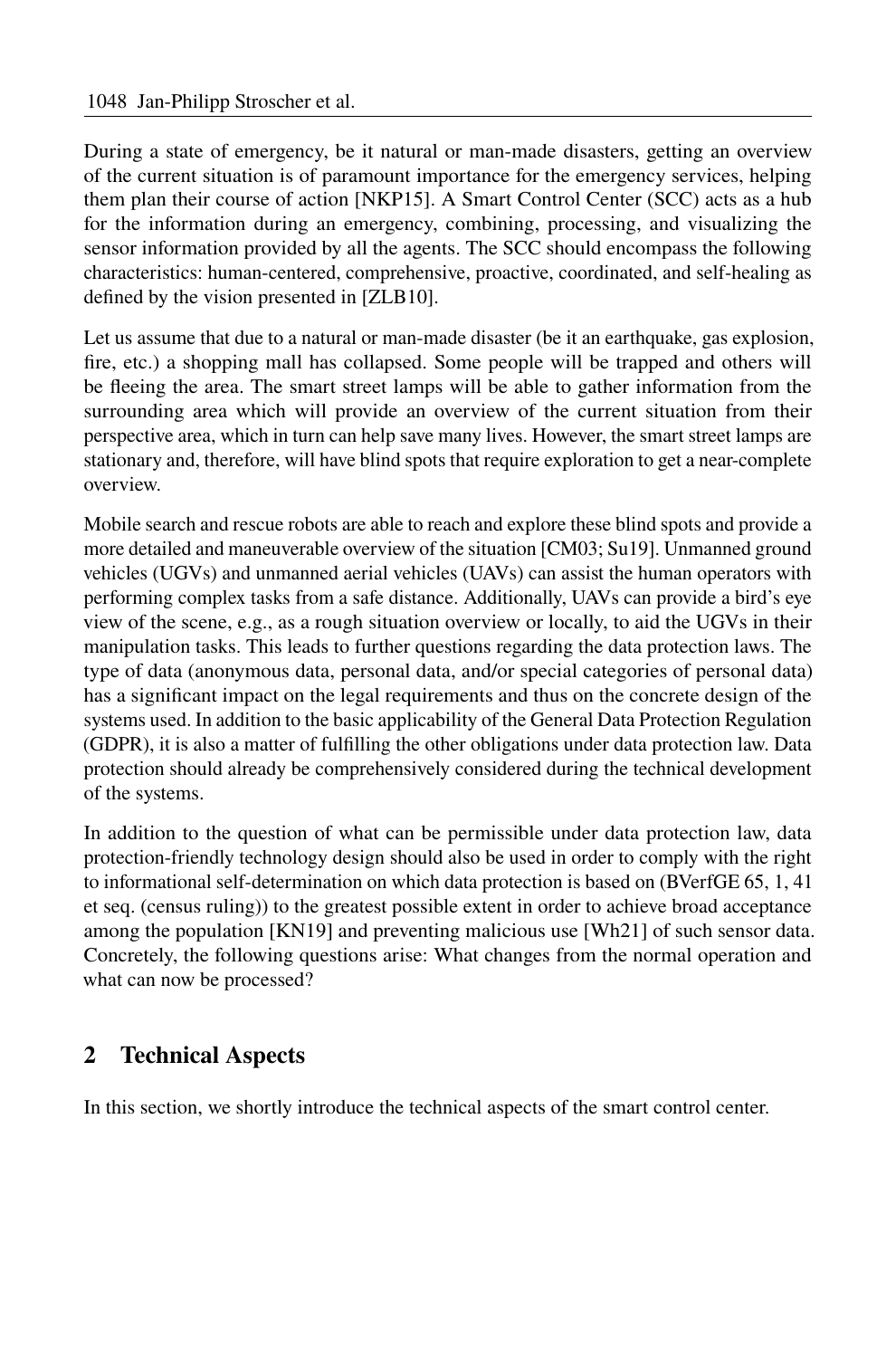#### **2.1 Smart street lamps**

The vision of smart cities revolves around the idea of having the city providing its citizens a wide range of services that improve their quality of life, in terms of mobility, health, resource management, and overall experience [Al18; Ri18]. These sensors can also assist frst responders in detecting and handling disasters. To achieve this vision, street lamps as a platform (termed SLaaP) has been proposed, allowing to provide novel services to citizens through an innovative true city infrastructure [Mü20].

#### **2.1.1 Street lamps in perspective**

Street lamps are an essential and pervasive facility of city environments. Three of their natural characteristics have been recognized as key aspects for the development of smart digital city capabilities [Mü20]. First, street lamps are in general connected to existing electric power lines, which can become the basis for a next-generation digital infrastructure that incorporates various computing, networking, and Internet-of-Things (IoT) components [AIM10]. The second natural characteristic of street lamps refers to how densely deployed they are in the urban landscape. This makes them already ubiquitous in the life of the cities' inhabitants and thus the perfect starting point towards establishing an urban digital infrastructure that is easily accessible and scalable. The third characteristic is that street lamps are at large publicly owned, which allows to establish broad and comprehensive control mechanisms and regulations at the city level.

#### **2.1.2 Key aspects of smart street lamps**

In order to use street lamps as the basis of a citywide infrastructure that can enable a smart control center as proposed, they should be augmented both in hardware and software in a selective and strategical manner across the city to ensure effective and efficient coverage. In terms of hardware, there are four aspects that have been identifed as essential for this purpose [Mü20].

- *Sensors* and *actuators* should be installed to allow for data acquisition and interaction. Specifcally, for a smart control center, it is necessary to obtain accurate spatiotemporal data, for which range active sensors such as LiDAR and radar are ideal, as they allow to create 3D representations of the scanned environments with high precision. Concerning interaction, next-generation laser based projectors installed on the street lamps can provide situation-aware and personalized information to citizens.
- Concerning *computing* and *storage* resources, 4D visualizations such as the one proposed by our smart control center require nearby computational resources such as fog/edge computing, edgeClouds, or cloudlets [Sa17]. These resources can be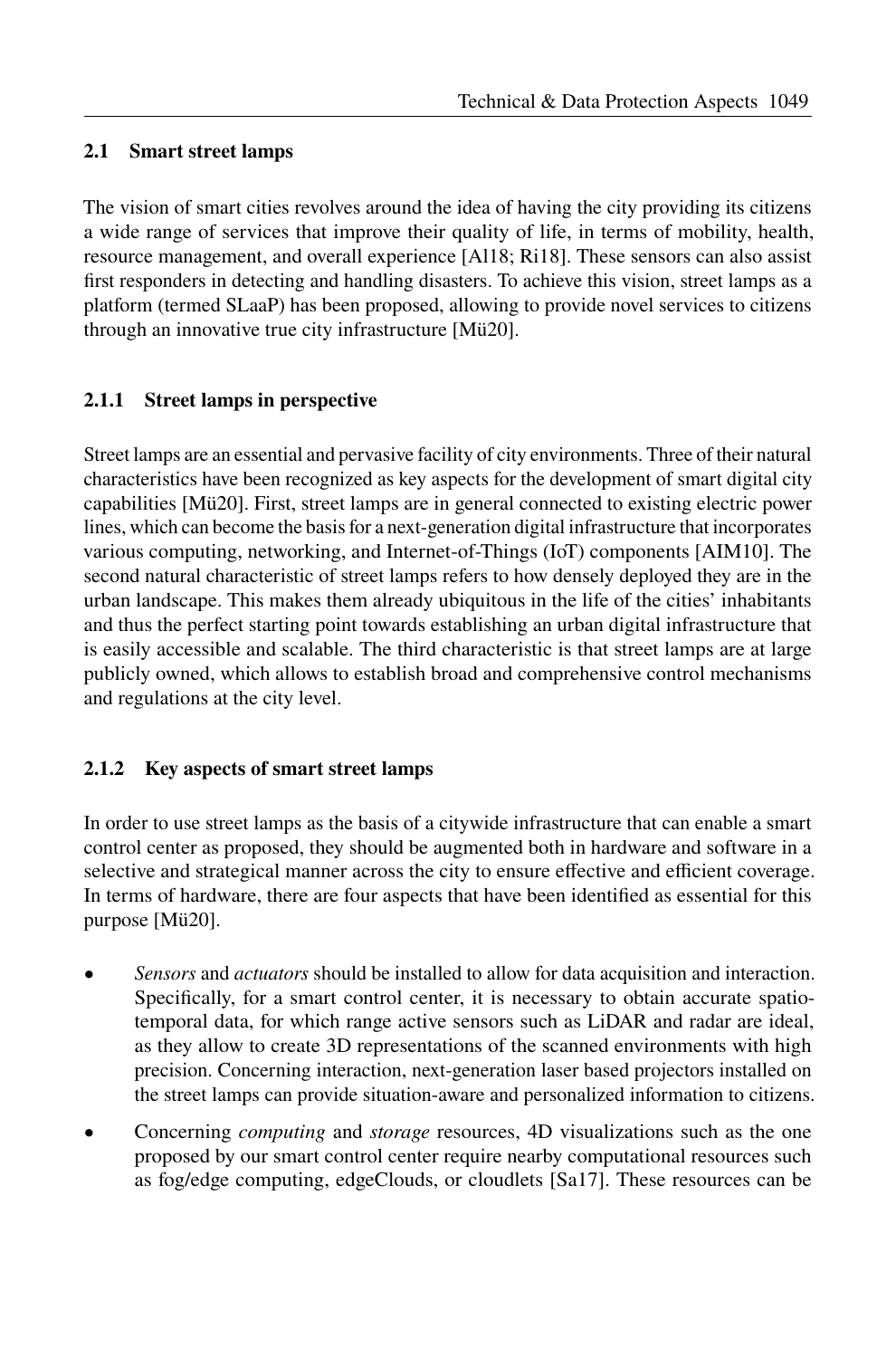provided by street lamps with their unique characteristics detailed above. Single-board computers suitable for executing complex neural network based machine learning and computer vision approaches directly on the street lamps are required to enable privacy-preserving processing of the 4D data, preserving privacy-critical information in the lamps, while transferring the rest of the data to the cloud.

- In terms of *communications* and *networking*, as the focus of our smart control center relates to critical situations, it is essential to augment the lamps as to guarantee connectivity to the Internet, to nearby users and devices, as well as to other street lamps. This can be achieved by taking advantage of the natural proximity and density of street lamps, which opens up the possibility of establishing a true decentralized mesh network. To this end, a minimum viable set of street lamps would be connected to a fber network, acting as the gateway nodes for the street lamp network. Then, the gateway nodes would relay the traffic to nearby lamps via WiFi or millimetre wave (mmWave) communication, taking advantage of the spatial distribution of street lamps.
- Smart street lamps can be of help for *energy management* by providing charging points for mobile agents.

#### **2.2 Mobile Agents**

Mobile rescue robots in the air, called UAVs, and on the ground, called UGVs, can temporarily provide a more detailed and movable overview of the situation in local areas of interest than provided by the stationary smart street lamps. The mobile agents can be tele-operated by human operators to perform tasks from a safe distance in hostile environments.Using complex software, they can also perform tasks autonomously with minimal or – in the case of connection loss – no supervision, and assist the human operators in performing complex tasks with smart assistance functions. Furthermore, teams of agents could collaborate to perform tasks that are impossible or too difficult for a single agent. Table 1 shows an overview of the sensor types that are presented in the following section and for what purposes they may be aggregated. The listed sensor types cover the types usually employed in a rescue robot such as the robot built by and used in the SIM research group [Sc21b]. UAVs supporting the ground robots from air can provide detailed camera images in a bird's eye view to facilitate navigation or manipulation tasks.

• *LiDARs* are visual distance sensors that provide a cloud of surface points in the environment by emitting laser impulses and measuring the time for the refected light to return to the sensor. These surface points are aggregated to collect information about the surface of the robot's environment. Using Simultaneous Localization and Mapping (SLAM) techniques, the robot can localize itself in the aggregated pointcloud data and match new pointclouds to build a consistent map. Based on this localization of the incoming pointclouds multiple environment representations are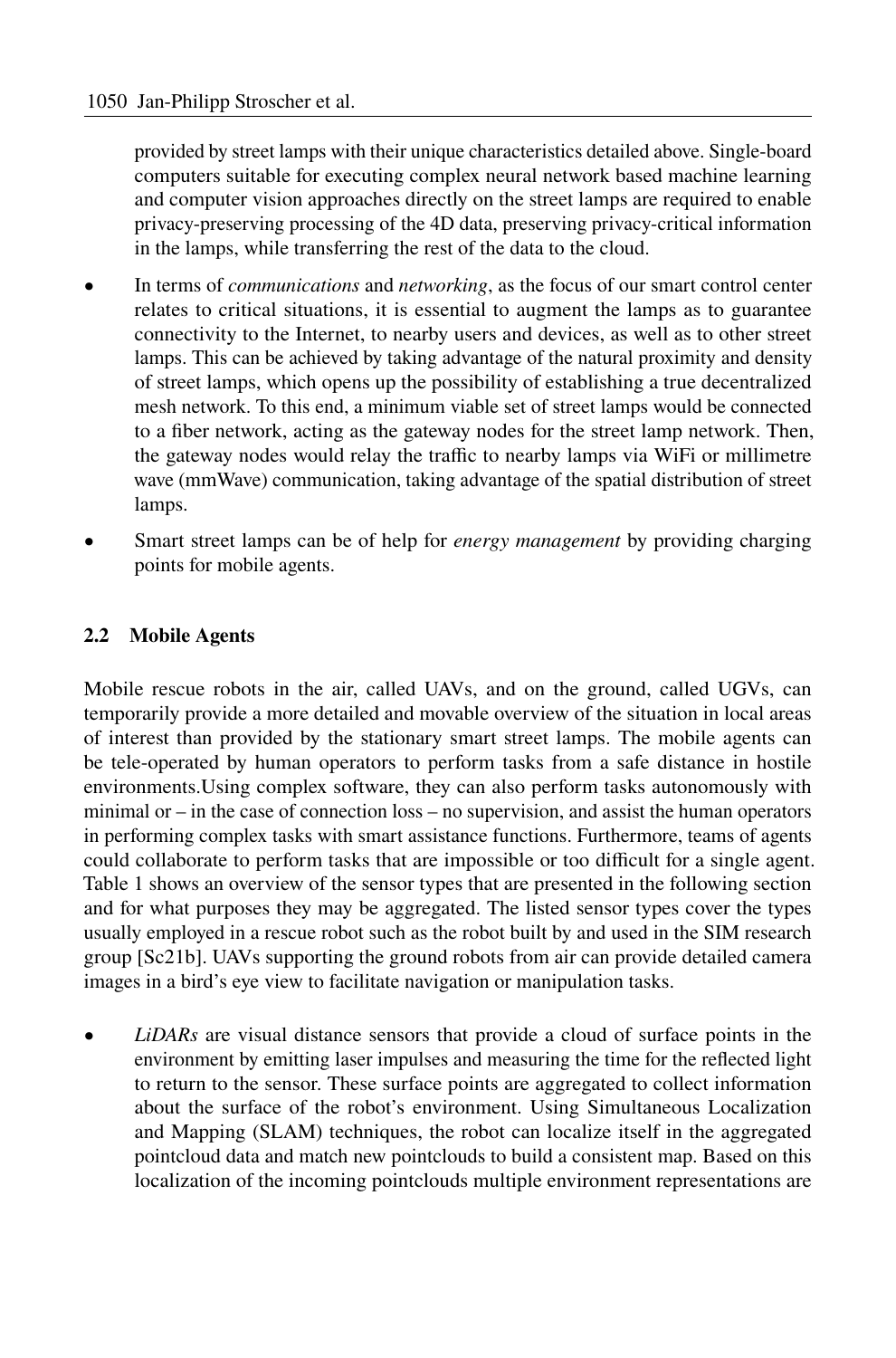| <b>Sensor</b>             | Usage              | Aggregation                                                    |
|---------------------------|--------------------|----------------------------------------------------------------|
| LiDAR (Pointcloud)        |                    | On Robot, Streamed Low-resolution static 3D model              |
| Radar, Sonar              |                    | On Robot, Streamed Low-resolution static 2D model, Vital signs |
| Cameras (Color, Thermal)  | On Robot, Streamed | Optional                                                       |
| <b>Point Measurements</b> | On Robot, Streamed | Single hypothesis (e.g. GNSS position,                         |
|                           |                    | Radiation source localization)                                 |

Tab. 1: Overview of the sensor data types present used by the mobile agents. On Robot means that the data is processed on robot and aggregated into a model, streamed means that the the data is streamed to operator station for visualization.

built including but not limited to an elevation map and an occupancy grid. Elevation maps are a 2D grid representation of the ground surface that is often employed for UGV path planning where each cell represents the maximum elevation at this cell above a previously set zero-plane. Occupancy grids are used for collision avoidance and divide the world into 3D voxels (cubes with fxed size) that are either occupied, free or unknown. The pointclouds can also be colored using camera information and aggregated into meshes.

- Visual sensors such as LiDAR and cameras provide only inadequate and unreliable measurement values under the infuence of aerosols such as smoke, fre, swirling dust or fog. To ensure robust localization and navigation under these conditions, *radar* and *sonar* sensors are deployed as these are not significantly affected by these aerosols. Furthermore, radars can be used to perform vital sign detection, e.g., to estimate the vital parameters of human beings.
- *Camera data* (e.g., color, omnidirectional or thermal images) can improve the situation awareness when combined with the 3D information, e.g., using the omnidirectional images, the 3D mesh can be colorized. By using thermal data, heat spots can be detected or color images can be processed to add semantic information to the world model.
- The robot is also equipped with various sensors that measure environmental factors at the location of the robot, which are called *point measurements*. This can be, for example, the radio signal strength at the robot's antennas, the concentration of gases such as CO2, Global Navigation Satellite System (GNSS) location information, and radiation measurements.

Due to the nature of the sensors used on mobile agents, they should only be used in the event of a disaster to limit the processing of personal data to what is necessary for the purpose of crisis handling.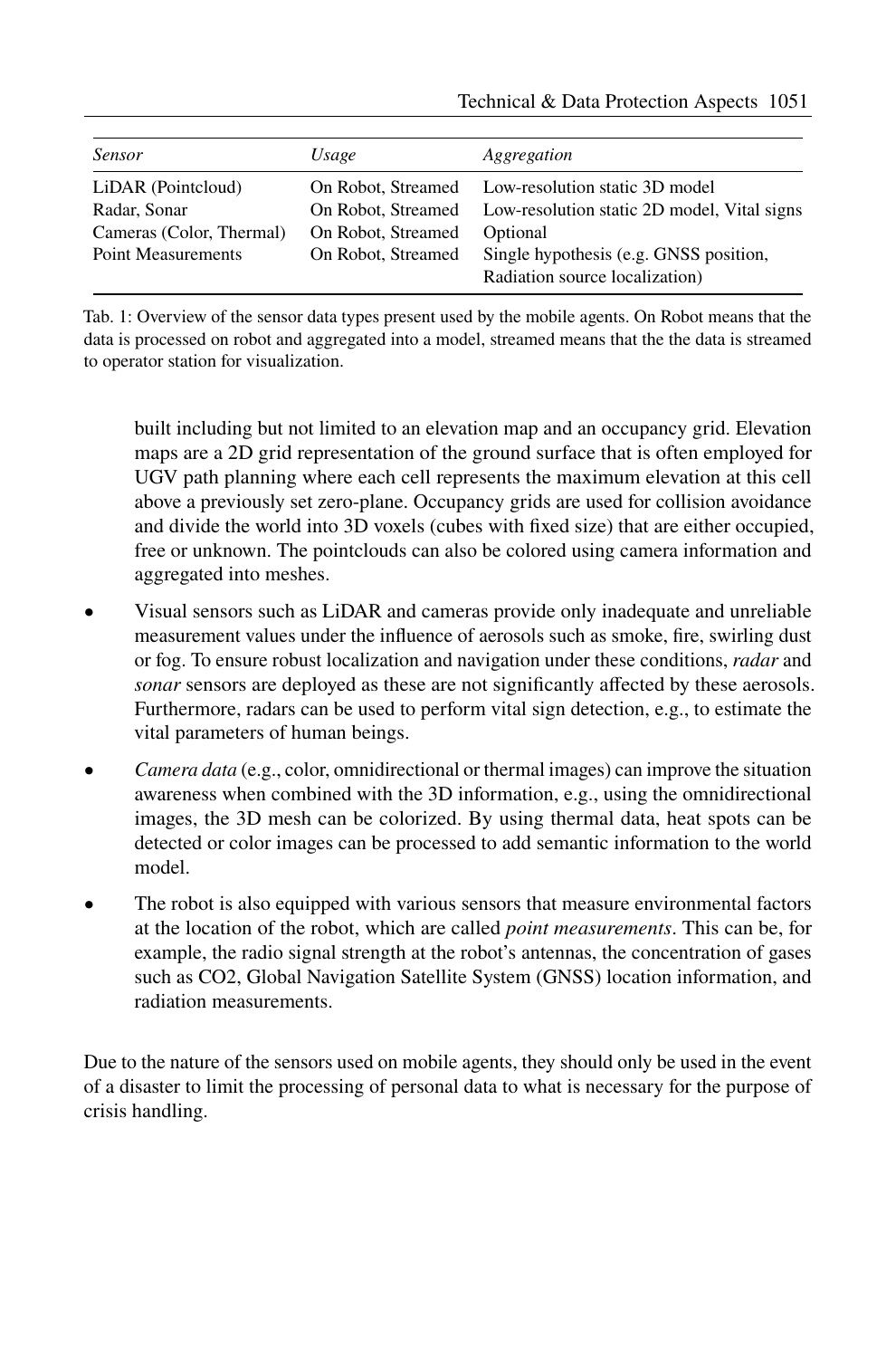#### **2.3 Visualization**

An operation center with access to the information gathered by street lamps and mobile agents enables its users to get a quick and detailed overview of the disaster at hand. This knowledge in turn can not only be used to plan rescue operations but also identify areas in need of exploration by either the mobile agents or the rescue personnel.

With the immense volume of data generated by the plethora of sensors deployed in such a potential emergency scenario, pre-processing – using fog or edge computing – becomes a necessity in order to keep the data manageable. A possible solution for this problem is an abstract, model-based approach breaking down sensor data to a sensible minimum before transmitting it away from the sensor node, in order to enforce privacy. Model-based here meaning transmitting, e.g., *human*, *adult* instead of a pointcloud and using this data to drive a rendered 3D representation.

This data can then be used to drive a model-based immersive and interactive virtual representation ofering high-fdelity to the user while autonomously managing the level of detail presented as demonstrated by Prandi et al. [Pr14]. Such an extensive virtual scene ofers the operator an overview of the whole disaster while more detailed or even raw data can then be requested as required.

With the spatial nature of city data, modern technologies such as Augmented Reality (AR) and Virtual Reality (VR) with their inherent 3D representation ofer the ideal visualization environment [Mo18]. The 6-Degrees of Freedom (DoF) controllers usually employed alongside current VR Head Mounted Displays (HMDs) also ofer an intuitive interaction method for the spatial data at hand [Ja17]. The same holds true for mid-air interaction methods featured by current AR headsets [Zh18].

Additionally, information could be shared through secure communication channels with authorized rescue personnel equipped with AR devices enabling them to better react to the situation at hand [SMS21] while maintaining security of processing in accordance to Art. 32 GDPR. Such support can range from providing expert knowledge [Gu12] to supporting their decision-making in, e.g., triage [Mi12] and enhance their situational awareness [Al14].

Finally, local storage in the operation center enables the operator to examine the timeline of the catastrophe. This would also allow conducting less urgent tasks after the scenario is concluded, such as prosecuting onlookers. Additionally, this central storage approach also allows for easier deletion of the data within legal deadlines once the incident has concluded in compliance with the principle of storage limitation Art. 6 (1) (e) GDPR. Here, suitable visualization techniques such as the space-time cube presented by Filho et al. [FSN20] can aid the operator in understanding events in their temporal context or even highlight correlations not readily apparent with current visualization techniques.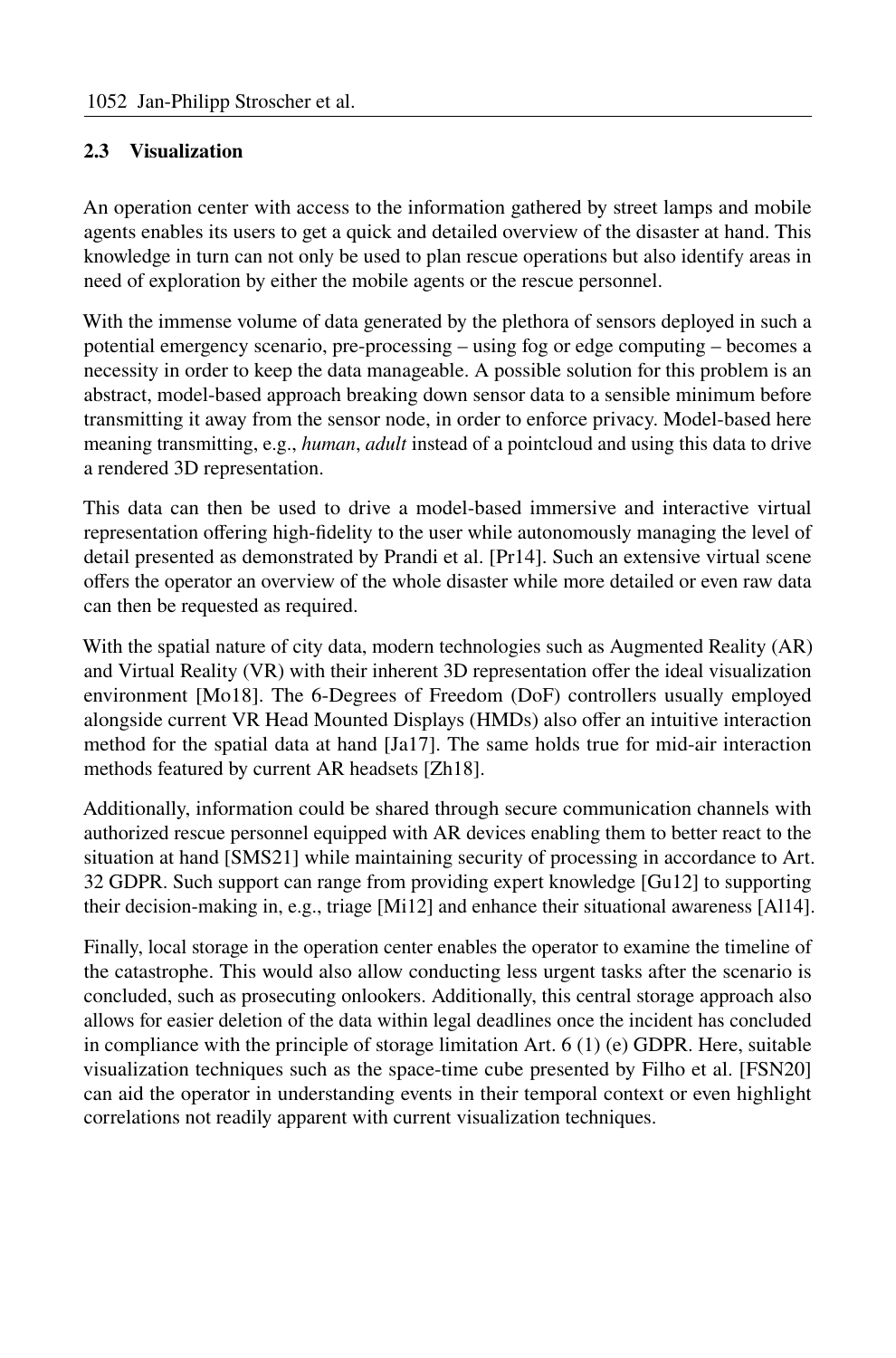## **3 Data Protection Aspects**

The use of the various sensors described above generates a large amount of data, which always includes personal data. In order to be able to operate such systems in a legally secure manner, the first step is to comply with the data protection requirements, in particular, those of the GDPR. This includes the implementation of data protection requirements through technical design (Art. 25 (1) GDPR) [Ho11]. In the second step, consideration should also be given to further measures for the data protection-friendly and data-secure design of such systems which under certain circumstances may go beyond mere permissibility to strengthen acceptance among the public. Furthermore, the diferent operation conditions (non-crisis/crisis) also lead to questions of diferentiation in terms of data protection law with regard to the existing legal bases for processing personal data [HS21a; HS21b].

For the assessment of the applicability of the GDPR, with the accompanying follow-up questions, the "processing" of "personal data" within the meaning of Art. 4 No. 1 GDPR must frst be determined in accordance with Art. 2 (1) GDPR. Processing in the sense of Art. 4 No. 2 GDPR is given both in the collection of data by means of the sensors installed in the smart street lamps, as well as by the UAVs and UGVs, since various data is automatically collected, processed and transmitted to the Control Center in these systems (see Section 2).

Then there is the question of the personal reference of the data within the meaning of. Art. 4 No. 1 GDPR. According to the defnition pursuant to Art. 4 No. 1 GDPR, "personal data means any information relating to an identifed or identifable natural person [...]". In addition, the GDPR considers an identifable natural person as "one who can be identifed, directly or indirectly, in particular by reference to an identifer such as a name, an identifcation number, location data, an online identifer or to one or more factors specifc to the physical, physiological, genetic, mental, economic, cultural or social identity of that natural person". Recital 26 pp. 1 to 4 to the GDPR provides further guidance on how the European legislator believes the provision should be made. However, these again include terms that are subject to interpretation, such as "according to general discretion", "probable", "objective factors" or the technological standard to be used as a basis.

Due to the terms requiring interpretation, it is disputed how exactly the allocation is to be determined in terms of identifability [BE15; Ec21]. This discussion has been controversial for years and has been repeatedly decided by the highest court for various constellations [see, for example, ECJ v. 19.10.2016 - C-582/14, CR 2016, 791 m. Nink - Breyer (dynamic IP addresses), BGH v. 16.5.2017 - VI ZR 135/13, CR 2017, 662 m. Note Keppeler = NJW 2017, 2416]. The ECJ's decision in Case C-582/14 was decisive in this regard: In this decision, the ECJ pointed out that recital 26 requires controllers to take into account the means that they themselves or another person are generally likely to use. On the other hand, it is not required that the necessary information or means are directly available to the responsible body or are used in a specific individual case. Rather, it is sufficient if the responsible entity can legally and reasonably access this data. The access does not have to have actually taken place. Personal data, on the other hand, must always be denied if identifcation is not practically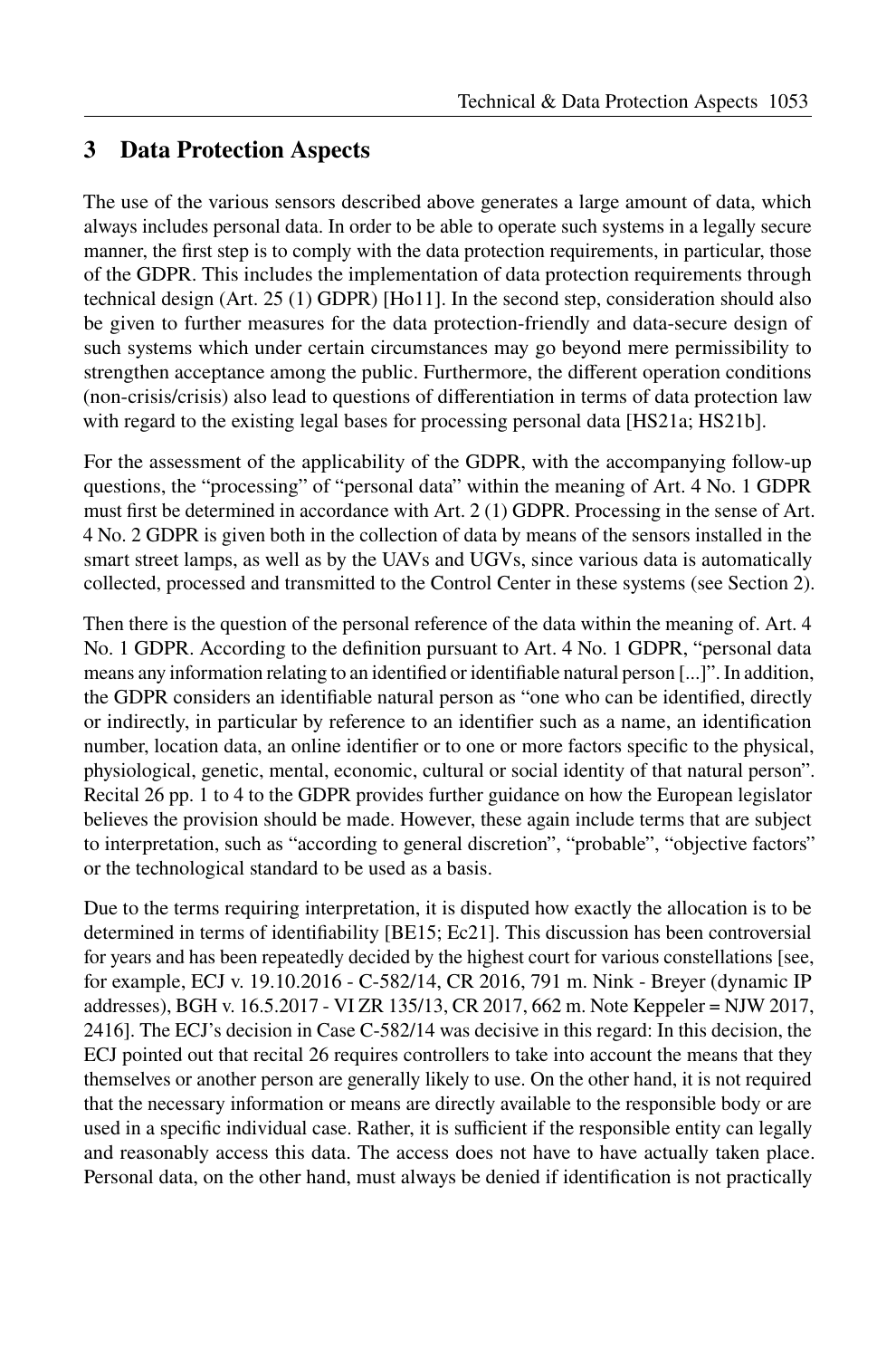feasible. Such cases can arise, for example, from a disproportionate efort in terms of time, costs and manpower. In such cases, the risk of identifcation is so low that it is negligible [ECJ, NVwZ 2017, 213 para. 39 et seq.; in summary: Karg, in: Simitis/Hornung/Spiecker gen. Döhmann, Datenschutzrecht, 2019, Art. 4 no. 1 marginal no. 61 with further references]. After the very abstract clarifcation of the question of the personal reference of data, the core of the future dispute will move to a lower level of abstraction by asking the question of the use of the means by the responsible party.

Based on this, the following applies to sensor data at hand: LiDARs do not in themselves allow for the identifability of individuals, so that the scope of the GDPR is not opened for this type of data due to the lack of personal reference. The same applies to radar, sonar and point measurements. In the case of cameras (as per the specifc design selected here), identifability is possible on the basis of the real image, so that a reference to persons is given  $[Sc21a, ECJ, 11.12.2019 - C-708/18,$  recital 34]. When using thermal imaging cameras, on the other hand, it depends on the concrete image reproduction, i.e., the question of how detailed the imaging is. Therefore, as an interim conclusion, the GDPR initially only applies to the data generated by the cameras.

When a large amount of data is combined, it is precisely the combination of these diferent data that creates a reference to a person. Therefore, in particular for LiDAR, radar, and sonar data, it must be answered to what extent a combination with other data can lead to identifability. In this constellation, special consideration must be given to the fact that the data is merged into a database that is operated by a public entity. Therefore, in addition to the restrictions under data protection law, questions about the informational separation of powers (separation of the processed data according to the task assignment/purpose fulflment of diferent or also the same authorities) [La10, p. 337 et seq.] must also be taken into account, but this is not the focus of this paper. Along with this, the purpose limitation principle acquires greater weight since it has implications for the separation of informational powers.

Based on the criteria established by the ECJ to be taken into account when assessing the purpose of a person, the fundamental question arises as to what measures are reasonably taken by a public body. In principle, public authorities act on the basis of powers granted to them by law or otherwise. Within this allocation of tasks, the need for data processing is also recognized in principle by the GDPR, as can be seen from Art.  $6(1)(e)$  of the GDPR. Here, the corresponding national task allocation norm or the corresponding norm in the Federal Data Protection Act (BDSG) or the state data protection laws must also be consulted. Therefore, it depends on which specifc authority collects this sensor data and what other data is already available to this authority. This leads to the conclusion that this question must be determined in each case for the specifc application scenario. With reference to the sensor data described here, for example, identifability can be achieved by combining the recorded LiDAR data with real images of the UAVs or UGVs, thus enabling identifcation of the corresponding person by means of motion tracking. Furthermore, it must be taken into account that such a reference to a person can also only occur " creepingly" in the course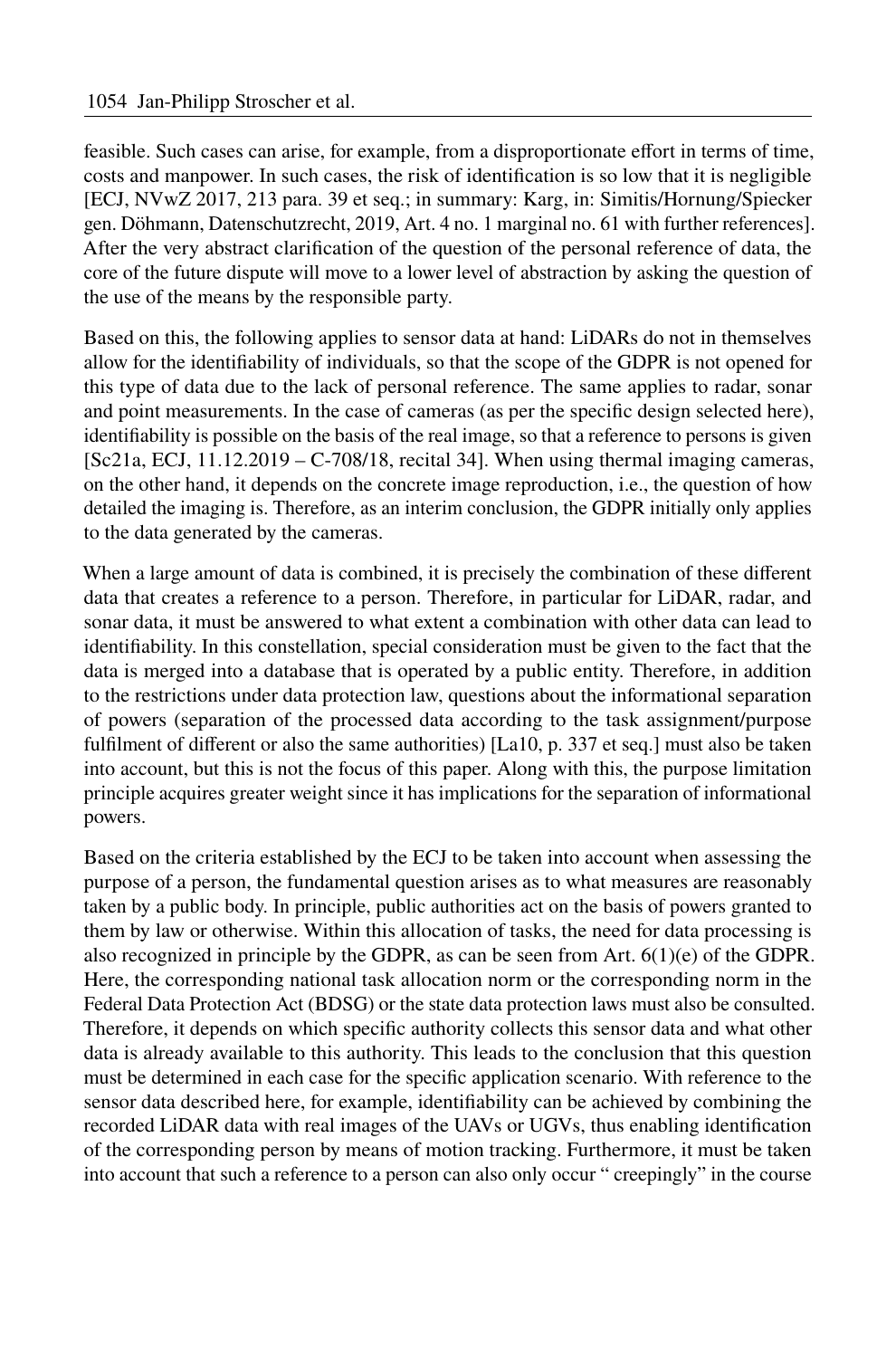of time. This should also be taken into account in the technical design in such a way that technical measures to minimise this danger should be considered [HW19].

These possibilities show that in the vast majority of cases personal data is processed. This means that the requirements of the GDPR must be met in their entirety. This applies in particular to the principles of processing in Art. 5 of the GDPR and, in particular, the lawfulness of processing. Thus, as far as data is used for disaster preparedness and response, a legal basis from Art. 6 of the GDPR is required. Since area-wide consent is unrealistic in the smart city, legal bases in national law will be required for state operators of the systems  $(Art. 6(1)(1)(e), (2), (3) GDPR)$ . With regard to the question of the relevant legal basis, a distinction must be made between "normal operation", i.e., such operation that does not involve any special incidents and "disaster operation". Data processing primarily by UAVs and UGVs in the event of a disaster will prima facie be possible within the framework of the applicable security law. For this, the corresponding legal requirements must be determined for the respective concrete operational scenarios. The specifc reason for the processing results in restrictions regarding the collection (such as the link to a relevant risk) but also the further processing for other purposes (principle of purpose limitation). Therefore, new legal bases are required for the permanent use of smart street lamps (as part of informational disaster preparedness), insofar as, as explained above, a merging of data is intended, since in these cases personal data will regularly be available. This also applies in particular against the background that the data obtained is also to be used further for damage analysis and prevention [HS21b].

In addition, the requirements of Art. 25, 32 GDPR must be complied with [see: ENISA, Privacy and Data Protection by Design - from Policy to Engineering]. At this point, it is possible to comprehensively take into account the protection of the data subjects' informational self-determination from the outset when designing the systems. Article 25 of the GDPR, through its reference to Article 5 of the GDPR, but also the entire GDPR, intends a comprehensive implementation of the requirements through an appropriate "design" whereby organisational processes are also addressed in addition to the technical design [Hansen, in: Simitis/Hornung/Spiecker gen. Döhmann, Datenschutzrecht, 1st ed. 2019, Art. 25 recital 15 et seq.]. To this end, data protection requirements are to be included in the development at an early stage by considering appropriate measures. However, these measures must explicitly still be fulflled during the processing itself [BG17, Martini, in: Paal/Pauly, 3rd ed. 2021, DS-GVO Art. 32 recital 1b et seq., Hansen, in: Simitis/Hornung/Spiecker gen. Döhmann, Datenschutzrecht, 1st ed. 2019, Art. 25 recital 19].

In contrast to Art. 25 GDPR, Art. 32 GDPR addresses aspects of security of processing and thus concretizes the data protection principle of "integrity and confdentiality" from Art. 5(1)(f) GDPR (although this could also be considered to be encompassed by Art. 25 GDPR). This includes measures that serve in particular to protect personal data and processing systems both from attacks and from a failure or impairment of the reliability of the systems [Hansen, in: Simitis/Hornung/Spiecker gen. Döhmann, Datenschutzrecht, 1st ed. 2019, Art. 32 recital 1 et seq.].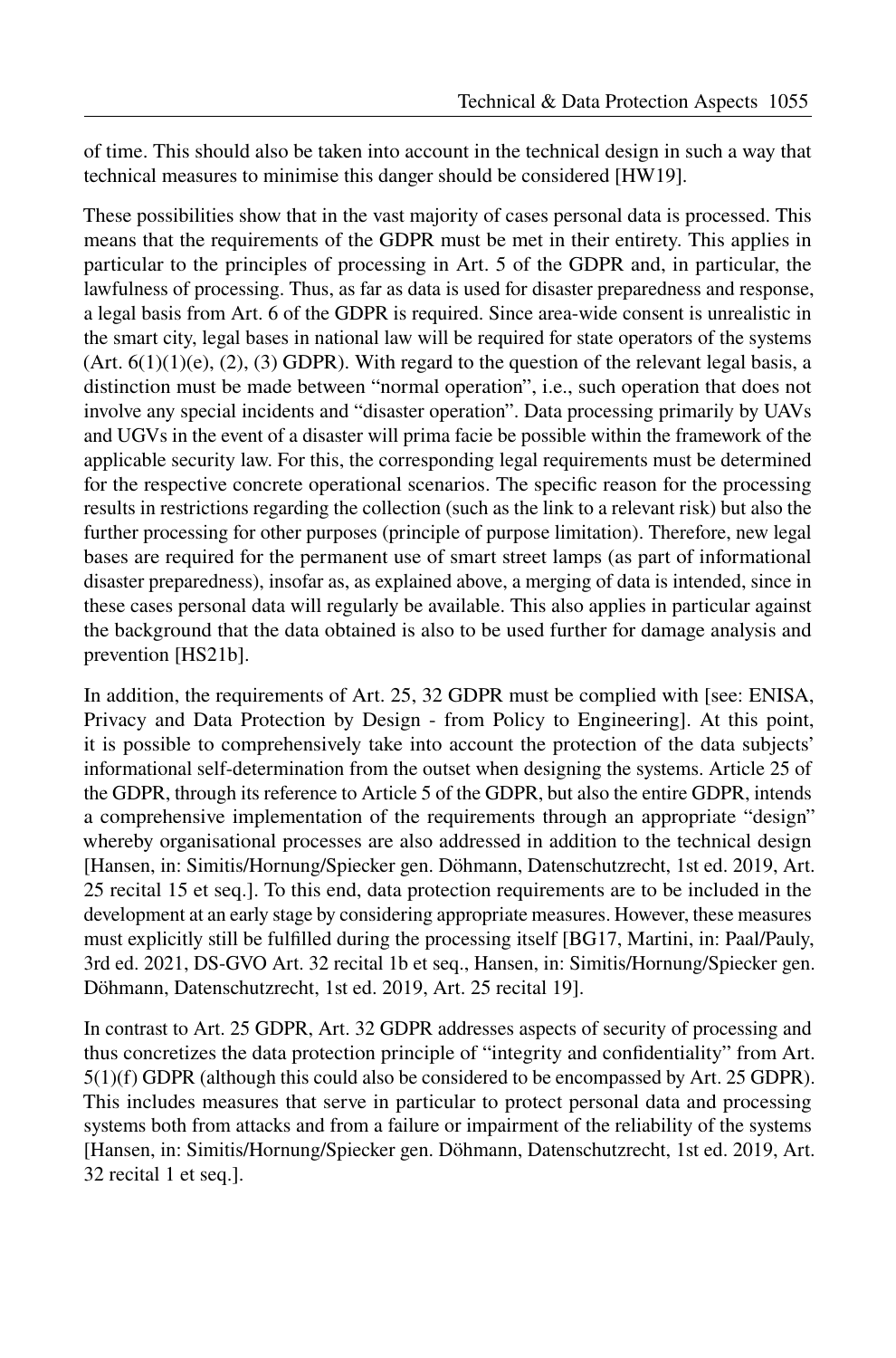First of all, it should be noted that the most data protection-friendly systems are those that only collect data, that do not originally contain any reference to individuals, since in this respect there are also no risks to the informational self-determination of individuals. Therefore, an area analysis with LiDAR sensors is to be welcomed from a data protection point of view. The same applies to the survey using radar and sonar sensors.

However, since as shown, many systems cannot work without personal data, data protection within the meaning of Art. 25, 32 DSGVO must be considered comprehensively. Measures can be implemented at various points within the processing procedures (collection, storage, transmission, etc.) of the data. In the following, individual measures corresponding to the processing steps will be presented and explained by way of example:

- *Data collection*: In the context of data collection by the smart street lamps, UAVs, and UGVs, the data should be stored in a ring buffer<sup>7</sup> containing a limited time window to ensure data-protection in normal operation but also enabling the reconstruction of events in case of a incident.
- *Data transmission*: Since a transmission of data to the control center is necessary for the presentation and further coordination of operations, the following measures can be taken to secure the transmission in terms of data security according to Art. 32 GDPR:
	- **–** Minimizing the amount of data transmitted to the control center by applying edge computing where-ever possible. Sending abstract model-based data instead of raw data also reduces the requirements regarding the mobile connection quality.
	- **–** Anonymize the data before transmission, e.g., by pixelating video streams using onboard computing for teleoperation using detected objects. By this operation, biometric data can be waived according to Art. 9 DSGVO as well.
- Apply *access restrictions* with appropriate technical protection (e.g., role concepts) in the control center to reduce the information displayed to each role to a minimum.

# **4 Conclusion & Outlook**

In this paper we presented the legal and technical frame for a potential Smart Control Center in future smart cities as well as its potential benefts for crisis management. We elaborated possible, privacy compliant approaches for data collection, both in crisis scenarios as well as normal smart city operation. To comply with law, a smart city SCCs needs to be designed from the ground up with data protection by design and security of processing. Considering the data protection by design approach in the conceptualisation of the SCCs could lead to broad public acceptance in the use of the proposed infrastructure. Finally, an automated, GDPR compliant, data deletion mechanism should be employed.

<sup>&</sup>lt;sup>7</sup> A ring buffer is a storage structure that overwrites old data as new data is received.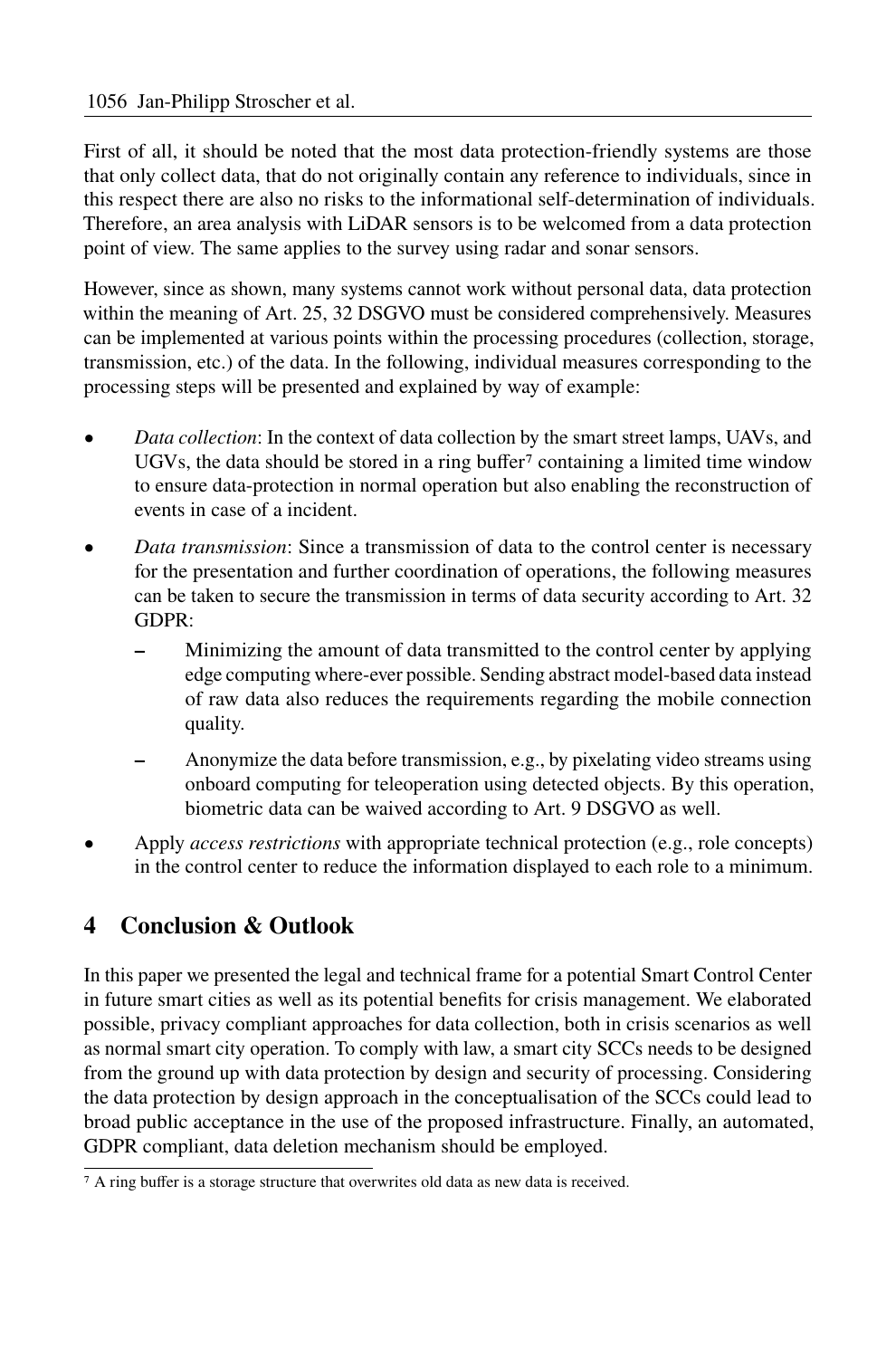In future work, the subject of data storage will be considered in more detail. Simulations will likely be the main method of emergency response training, however, real world data from previous emergency responses is still benefcial for the comprehensive training of rescue personnel. Especially, if and when the purpose merits, unanonymized storage should be discussed separately.

### **5 Acknowledgments**

This work has been funded by the LOEWE initiative (Hesse, Germany) within the emergenCITY center.

### **References**

| [AIM10]  | Atzori, L.; Iera, A.; Morabito, G.: The internet of things: A survey. Computer networks 54/15,<br>pp. 2787-2805, 2010.                                                                                                                                 |
|----------|--------------------------------------------------------------------------------------------------------------------------------------------------------------------------------------------------------------------------------------------------------|
| $[Al14]$ | Albert, A.; Hallowell, M. R.; Kleiner, B.; Chen, A.; Golparvar-Fard, M.: Enhancing Construction<br>Hazard Recognition with High-Fidelity Augmented Virtuality. Journal of Construction Engineering<br>and Management 140/7, 2014.                      |
| [A118]   | Alfa, A. S.; Maharaj, B. T.; Ghazaleh, H. A.; Awoyemi, B.: The role of 5G and IoT in smart cities.<br>In: Handbook of smart cities. Springer, pp. 31–54, 2018.                                                                                         |
| [BE15]   | Brink, S.; Eckhardt, J.: Wann ist ein Datum ein personenbezogenes Datum. Anwendungsbereich<br>des Datenschutzrechts, ZD 205/, p. 212, 2015.                                                                                                            |
| [BG17]   | Baumgartner, U.; Gausling, T.: Datenschutz durch Technikgestaltung und datenschutzfreundliche<br>Voreinstellungen. Was Unternehmen jetzt nach der DS-GVO beachten müssen, ZD 308/, 2017.                                                               |
| [CM03]   | Casper, J.; Murphy, R.: Human-robot interactions during the robot-assisted urban search and rescue<br>response at the World Trade Center. IEEE Transactions on Systems, Man, and Cybernetics, Part B<br>(Cybernetics) 33/3, pp. 367–385, 2003.         |
| [Ec21]   | Eckhardt, J.: Wann ist ein IoT-Gerät datenschutzrelevant? Datenschutz und Datensicherheit-DuD<br>45/2, pp. 107-113, 2021.                                                                                                                              |
| [FSN20]  | Filho, J. A. W.; Stuerzlinger, W.; Nedel, L.: Evaluating an Immersive Space-Time Cube Geovisual-<br>ization for Intuitive Trajectory Data Exploration. IEEE Transactions on Visualization and Computer<br>Graphics 26/1, pp. 514–524, Jan. 2020.       |
| [Gu12]   | Gurevich, P.; Lanir, J.; Cohen, B.; Stone, R.: TeleAdvisor: A versatile augmented reality tool for<br>remote assistance. In: Conference on Human Factors in Computing Systems - Proceedings. ACM<br>Press, New York, New York, USA, pp. 619–622, 2012. |
| [Ho11]   | Hornung, G.: Datenschutz durch Technik in Europa. Die Reform der Richtlinie als Chance für ein<br>modernes Datenschutzrecht, ZD/, pp. 51–56, 2011.                                                                                                     |
| [HS21a]  | Hornung, G.; Stroscher, J.: i.E. Datenschutz in der Katastrophe, Teil 1: Anwendbarkeit, Systematik<br>und Kompetenzfragen. GSZ/, to appear, 2021.                                                                                                      |
| [HS21b]  | Hornung, G.; Stroscher, J.: i.E. Datenschutz in der Katastrophe, Teil 2: Zulässigkeitstatbestände und<br>Vorgaben für die Datenverarbeitung zur Katastrophenvorsorge und -bekämpfung. GSZ/, to appear,<br>2021.                                        |
| [HW19]   | Hornung, G.; Wagner, B.: Der schleichende Personenbezug. Computer und Recht 35/9, pp. 565–574,<br>2019.                                                                                                                                                |